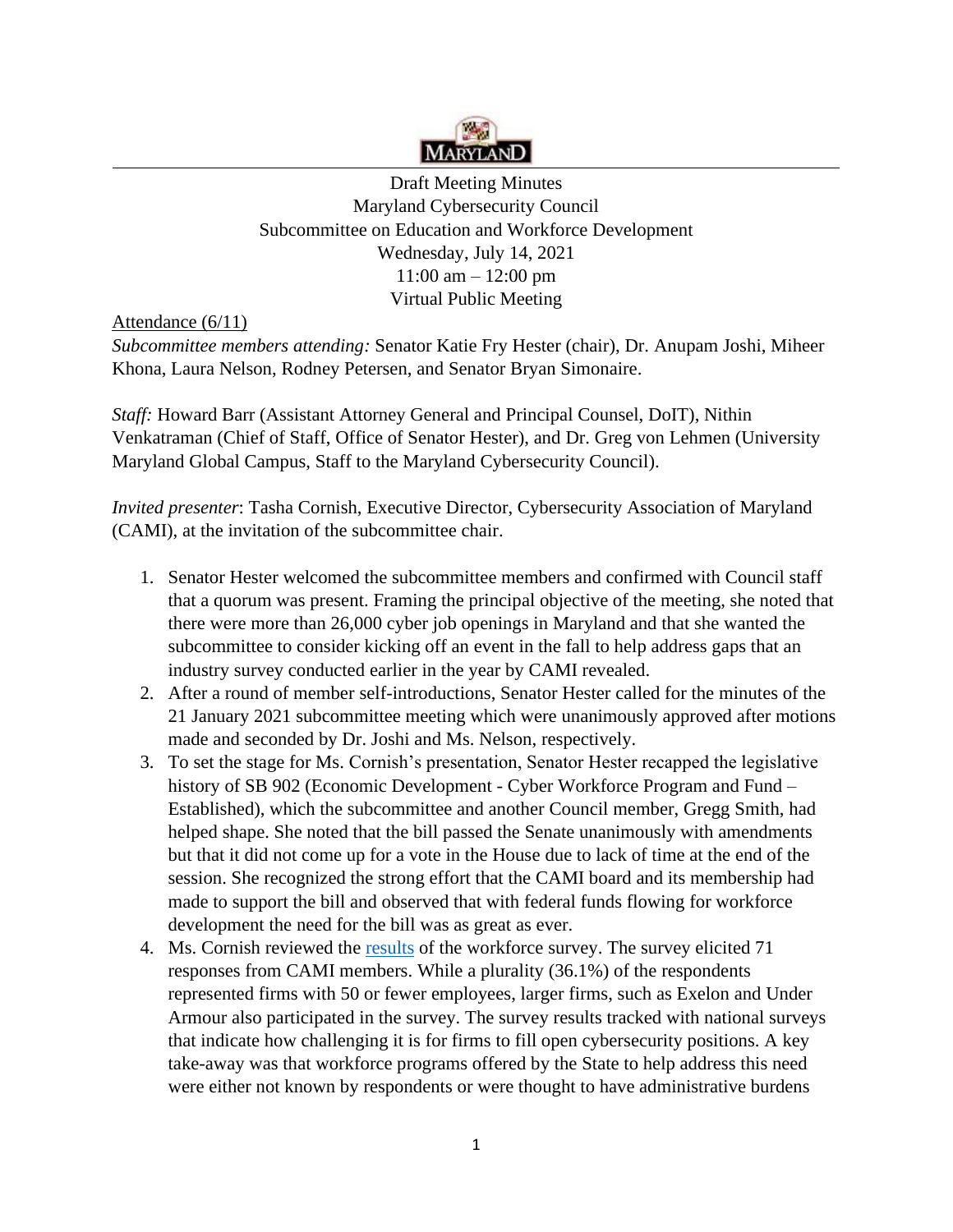Training Program, Earn Grants, and the Cyber Warrior Diversity Program. that made them unattractive. The programs mentioned in the survey included the Maryland Technology Internship Program (MTIP), the Maryland Apprenticeship and Training Program (MATP), Youth Apprenticeship - Maryland Apprenticeship and

Senator Simonaire asked whether the survey tried to get at the reasons why firms have a difficult time recruiting the talent they need. Ms. Cornish indicated that it did not. He offered that there were likely three reasons: the requirement for security clearances, the limited talent pool, and competitive salaries. He also mentioned that his firm aggressively recruited cybersecurity graduates from Maryland colleges and universities but that there are simply not enough of them. Many of them take jobs at other companies outside of the State.

 Dr. Joshi seconded that observation. He noted that the 90% of the graduates of his institution in cyber-related fields were hired within three months of graduation. With respect to State programs, he asked why the State Cybersecurity Scholarship-for-Service program was limited specifically to cybersecurity degrees; why not related degrees? Senator Simonaire answered that the intention was to focus on that need in particular and not to dilute the scholarship program.

 with one employer. He asked whether there were organizational changes that could Mr. Khona asked whether retention was an issue and should be plumbed in the follow-up survey. He noted that younger professionals are more mobile and are less inclined to stay increase retention of needed talent.

Mr. Petersen suggested that retention needs to be rethought. Today's cyber workers are not going to stay in the same position through their careers. To Mr. Khona's point, to retain talent, it is better to think in terms of offering mobility within organizations: look at entry level talent and commit to developing it into mid-level and later senior level talent. There is also the opportunity to retrain or reskill employees who may have started in noncyber job roles.

 retaining talent within an organization is offering rotational opportunities for staff. Ms. Nelson concurred with Mr. Peterson's comments. She agreed that the key to

Mr. Peterson asked whether nonprofits were included in the survey. Ms. Cornish answered that they were not, apart from a few universities. He also recommended including a wider range of firms. Everyone needs cybersecurity talent: retail, banking and finance, etc.

Senator Hester asked Ms. Cornish if CAMI planned to do a follow-up survey that would drill down into the levels of greatest need (entry level, mid-level, senior level) and the reasons why firms cannot fill positions. Ms. Cornish stated that CAMI was forming a